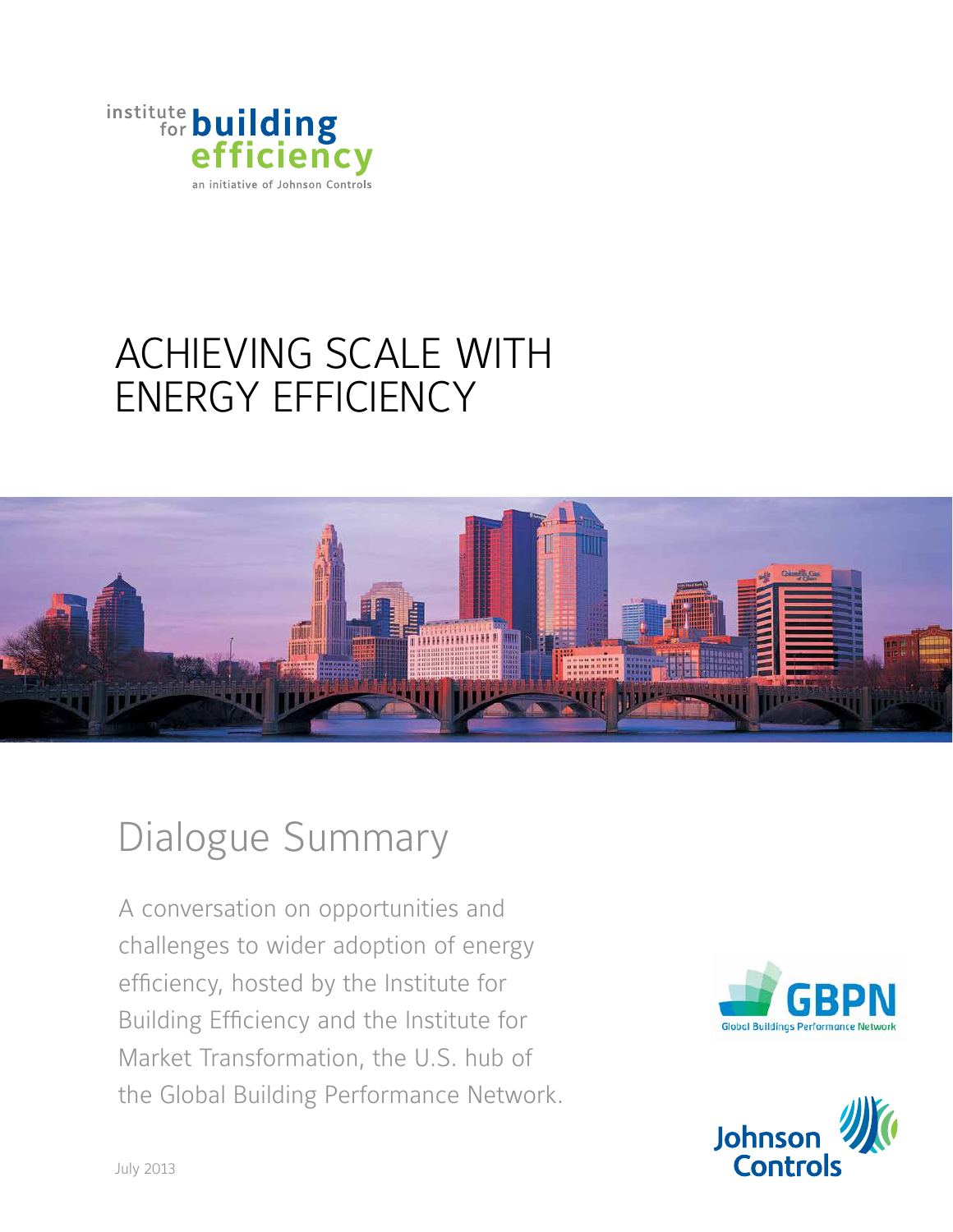# Financing, government policies and organizational practices to advance energy efficiency adoption roundtable dialogue summary

While there is strong interest in building energy efficiency in the U.S. and an understanding of the benefits that efficiency offers to building owners and tenants, achieving scale remains the elusive goal for the energy efficiency market. The Johnson Controls Institute for Building Efficiency (IBE) and the U.S. hub of the Global Buildings Performance Network (GBPN) – the Institute for Market Transformation (IMT) – convened a Roundtable Dialogue in Washington, D.C., to discuss the U.S. results of two research studies on opportunities and challenges to wider adoption of energy efficiency:

- The IBE's annual Energy Efficiency Indicator survey of global building executives.
- The GBPN's Economist Intelligence Unit (EIU) briefing paper on the challenges of scaling up energy efficiency investments in the United States.

The Roundtable Dialogue focused on four key themes:

- **Financing** challenges and opportunities
- **Government policies** that can drive wider adoption of energy efficiency
- **Organizational practices** that foster good energy management
- **Co-benefits –** the benefits of energy efficiency beyond cost savings

The roundtable was made up of experts from local and federal governments, the private sector, and non-government organizations (NGOs). Participants were:

Alex Dews - Philadelphia Mayor's Office of Sustainability Amanda Hurley - Institute for Market Transformation Brad Dockser - Green Generation Solutions, LLC Brendan Shane – District of Columbia, District Department of the Environment Cliff Majersik - Institute for Market Transformation Chris Pyke – U.S. Green Building Council

**2**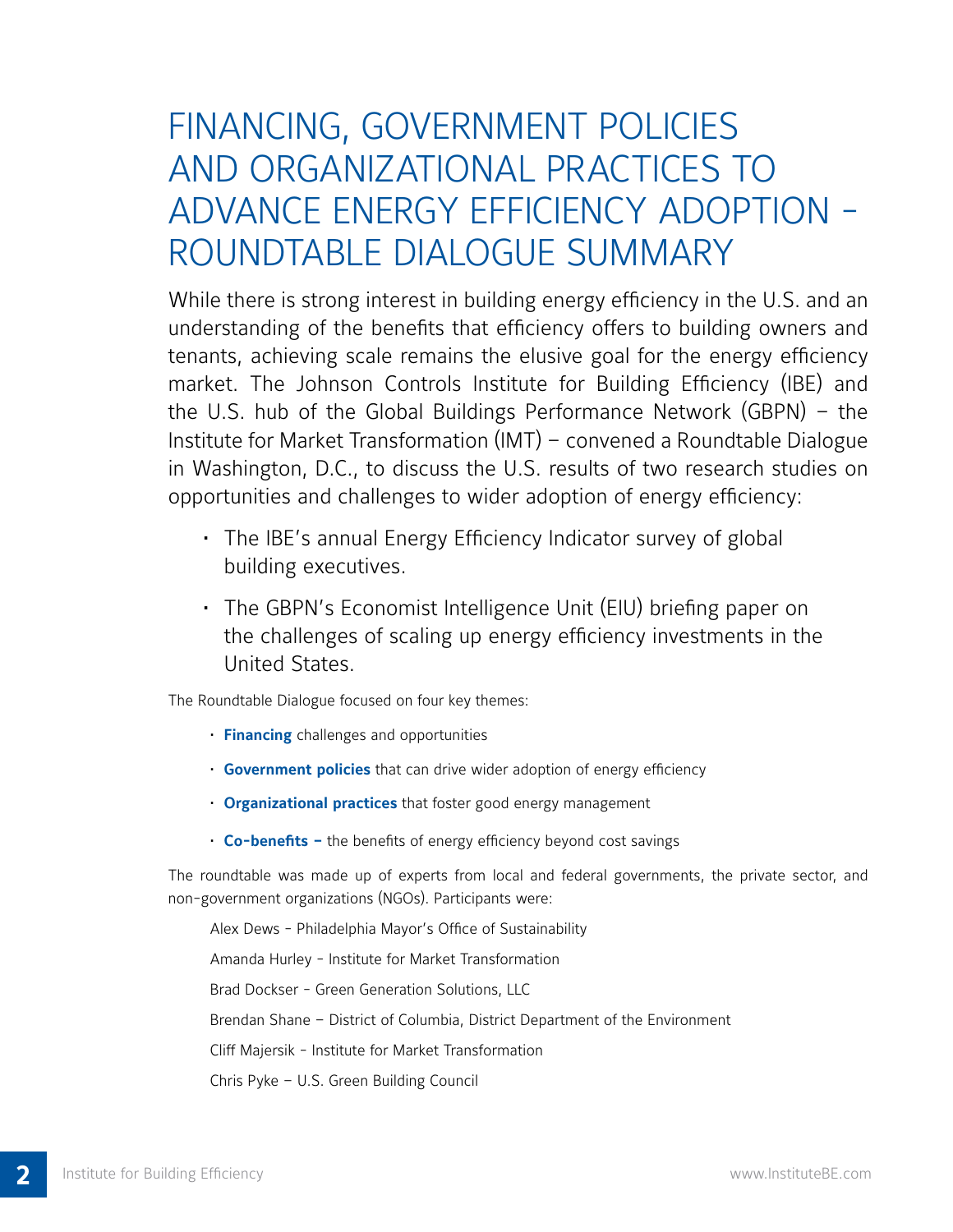Clay Nesler - Johnson Controls Davor Kapelina - AtSite Jayson Antonoff - Global Buildings Performance Network Jean Lupinacci – U.S. EPA Jeff Erikson - SustainAbility Jennifer Layke - Institute for Building Efficiency Jeramy Lemieux - Johnson Controls Jim Landau -Benthall Kennedy John Christmas - Hannon Armstrong Lisa Jacobson - Business Council for Sustainable Energy Maria Vargas – U.S. Department of Energy Melissa Donnelly - Institute for Building Efficiency Molly Simpson - Urban Land Institute Philip Henderson - Natural Resources Defense Council Robin Snyder – U.S. General Services Administration Scott DiBiasio - Appraisal Institute Todd Sims - Institute for Market Transformation

# Financing Challenges and Opportunities

The IBE's 2013 Energy Efficiency Indicator survey revealed that investment in energy efficiency remained flat in the U.S. over the last two years. Year after year, respondents cite "lack of funding to pay for improvements" as their top barrier to pursuing energy efficiency. The questions posed during the roundtable were:

- What makes funding such a great obstacle?
- Is access to capital the challenge, or are companies just not making energy efficiency a priority when making budget decisions?
- Are organizations finding innovative approaches to overcoming internal capital constraints?

Examples of funding efficiency through external sourcing can be found from existing market sectors such as the municipalities, universities, schools and hospitals (MUSH) sector. This sector has established transaction paths and funding approaches that are streamlined and accepted. Generally, this takes the form of performance contracts, where efficiency measures are bundled and funded using external capital and the energy savings are guaranteed – essentially allowing the projects to pay for themselves over time. In addition, Property Assessed Clean Energy (PACE) financing may allow the commercial market in cities to create a more streamlined finance vehicle and overcome credit rating restrictions and balance sheet treatment concerns, thus helping bridge the capital/operational budgeting gap and spur interest in making energy technology and efficiency investments in commercial buildings.

**3**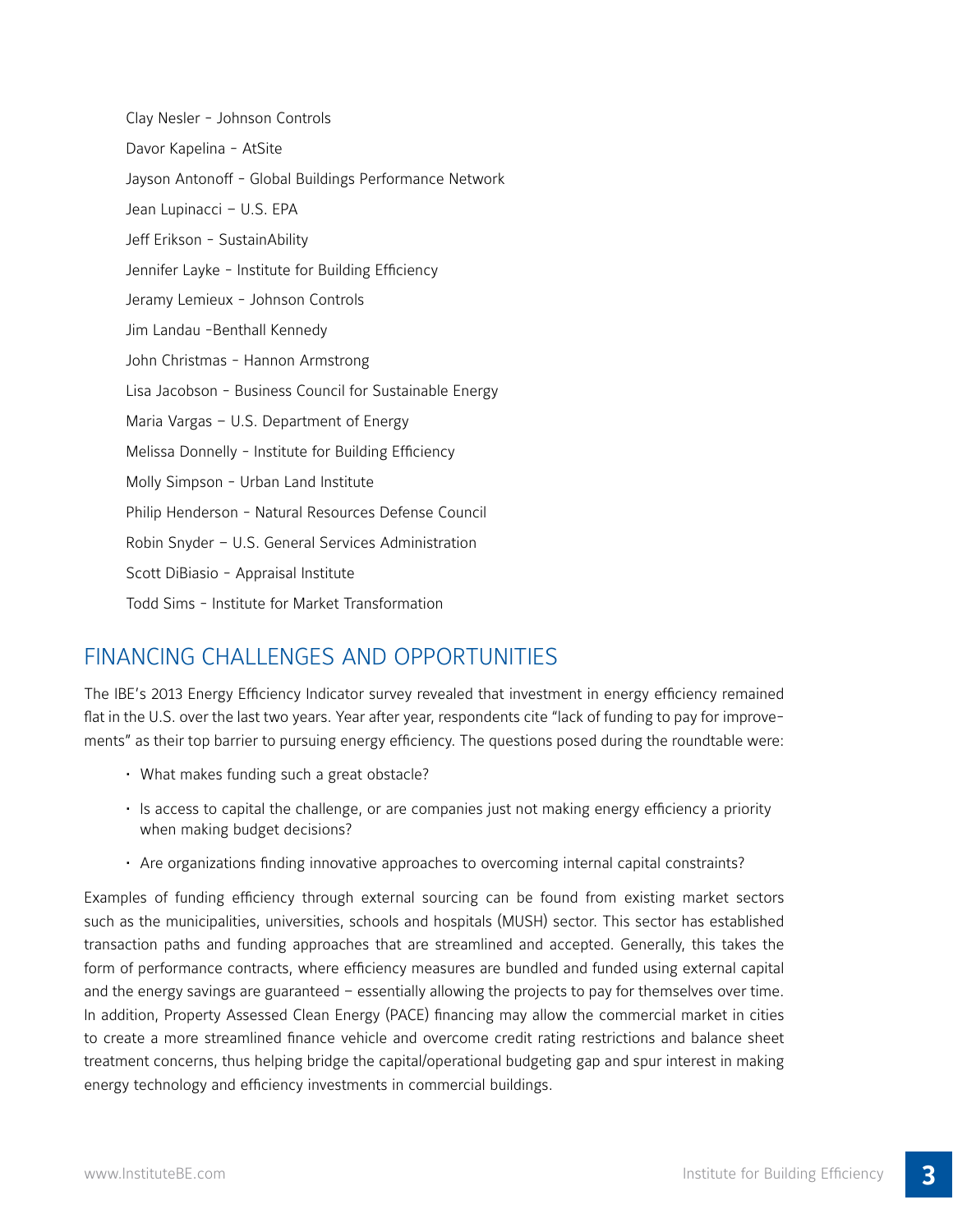Davor Kapelina from AtSite commented that even when the economics of energy efficiency make sense and the return on investment is good, organizations rank other investments higher in priority than energy efficiency improvements. Several participants concurred, noting that building owners often do have money to invest; they just need to place a higher priority on investments in efficiency. Thirty-two percent of executives surveyed in the Energy Efficiency Indicator said the top financial barrier they face is competition from other capital investment projects.

## *Figure 1: What is the top financial barrier to pursuing energy efficiency for your company/organization?*

### **2013 ENERGY EFFICIENCY INDICATOR – U.S. FINANCIAL BARRIERS** Most organizations continue to fund efficiency internally – facing competition for capital and limited budgets



This point moved the discussion to what policies and organizational practices could help ensure that energy efficiency becomes a priority in budget decisions.

The Economist Intelligence Unit (EIU) paper highlighted that internal return on investment requirements, budget resources, and implementation approaches continue to challenge a market that is educated and engaged on the merit of energy improvements. One solution suggested to overcome budget constraints was for organizations to adopt a continuous management approach where they plan out and commit to a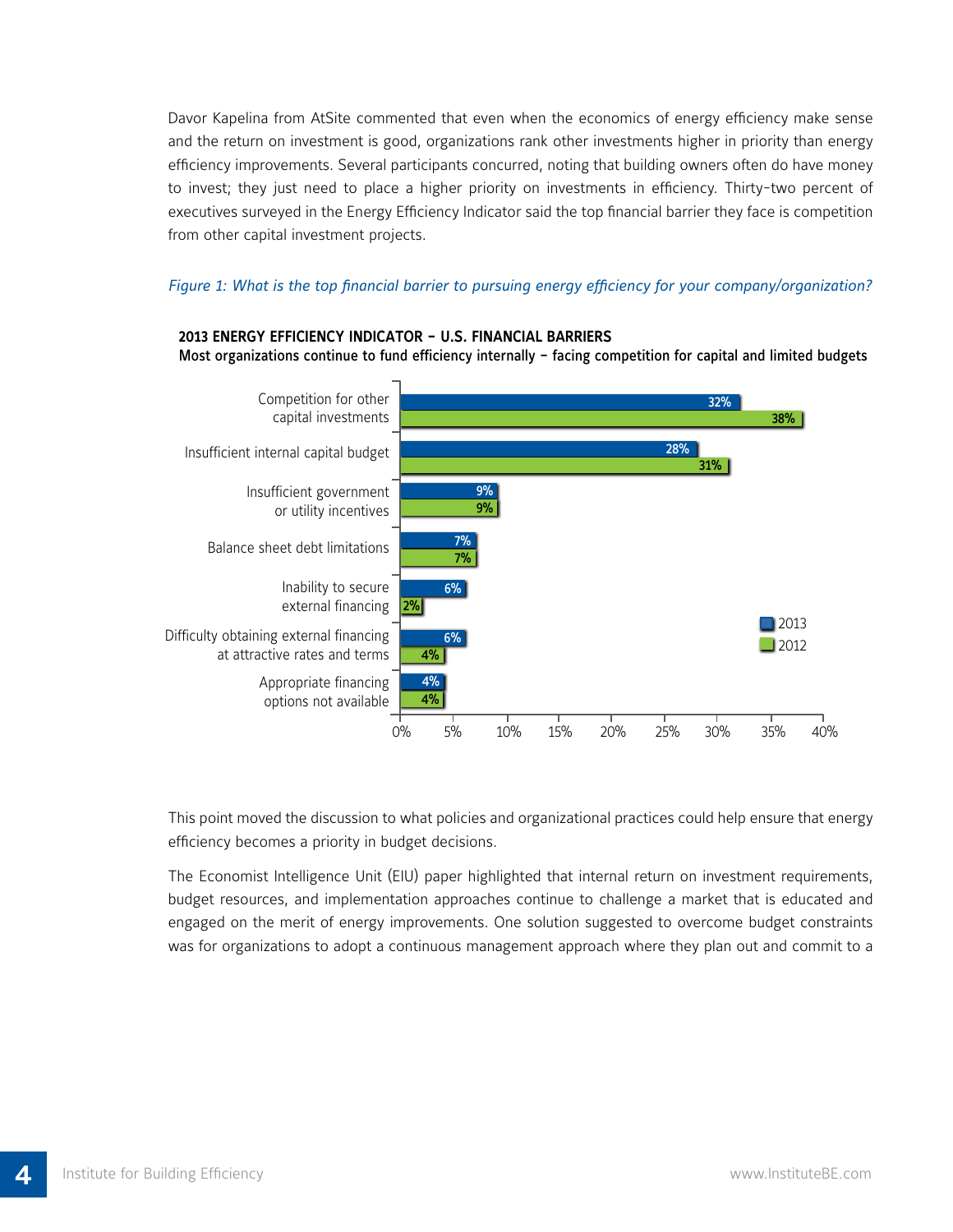process that will maintain energy management efforts and support projects and investments over time. For example, building owners develop business plans but lack energy plans, and therefore they have no visibility into how these investments could support their business objectives. This solution ties back to the 2013 EEI survey results, which showed that organizations with public energy reduction goals are implementing more energy management practices and are investing more than organizations without goals. With a goal set and a management strategy in place, organizations are more likely to commit to energy improvements over time and build energy efficiency into their budgets as a priority. "When you have the commitment and goals, that moves things from project-based, which is often hard to get funding for, to a continuous management approach," said Jean Lupinacci of the U.S. EPA.

# Government Policies to Drive Efficiency

How can policy help address funding and other barriers to energy efficiency in the market? The EIU paper points out that many policies focus on new buildings. Meanwhile, there is a need for good policies on existing buildings to meet the full potential of savings available and to manage the existing built environment. Philadelphia was highlighted as an example during the discussion. The city bundled together in one program low-cost finance, low-cost audits, and technical assistance so that building owners could leverage all assistance available at once and in a more streamlined way. By addressing those barriers in a coordinated effort, the city gets better uptake on energy efficiency. Philadelphia also has public and short-term goals that are all tied to the mayoral cycle, so there is a sense of urgency to achieve them. Entities outside the public building space are also adopting the city's goals and want to know how they can help contribute to them. With bundled policies and goals set, energy efficiency in the built environment can be accelerated.

The discussion continued on policy, specifically on energy performance benchmarking policies that have been mandated in several cities around the country. The EIU study suggests that the leadership cities are demonstrating with energy efficiency policy is having a positive effect on the market. However, the lack of federal or regional leadership (e.g., guidelines and goals) has led to a patchwork of regulations, creating inefficiencies for the private sector through higher transaction and compliance costs and the inability to achieve economies of scale. Greater consistency in the policies that affect existing buildings (e.g., benchmarking and disclosure) and how they are applied (e.g., energy codes) will encourage more investment in energy efficiency. Twenty-seven percent of respondents in the EIU paper viewed policy uncertainty as a barrier, suggesting a need for clarity around regulatory expectations, now and in the foreseeable future.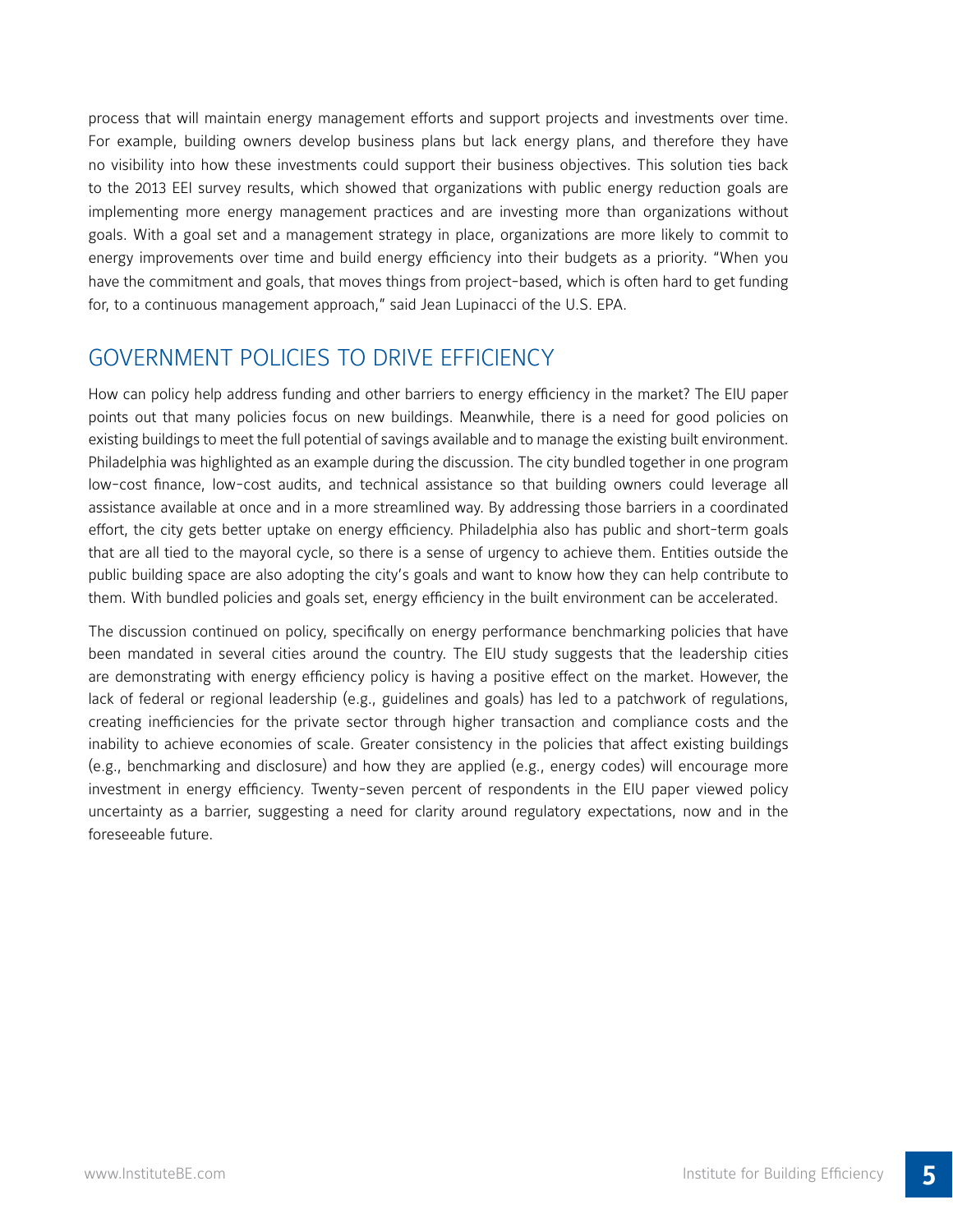



Source: Institute for Market Transformation

The roundtable also questioned whether benchmarking mandates are enough to move the market forward: What else needs to be done? "We are in the first phase of benchmarking," said Chris Pyke of the USGBC. "As an initial engagement tool, benchmarking it is great, but we need to keep doing more. The value of policy is process." The information generated from benchmarking mandates needs to be actionable. If no one looks at or understands the data, the policy will fall short of its potential. Pyke noted that benchmarking requirements need to be paired with an integrated policy mix to drive efficiency throughout all aspects of an asset's lifecycle - planning, design, engineering, and operations. For example, a green building policy for new construction needs to be mirrored with operational benchmarking and programs to encourage retrofits.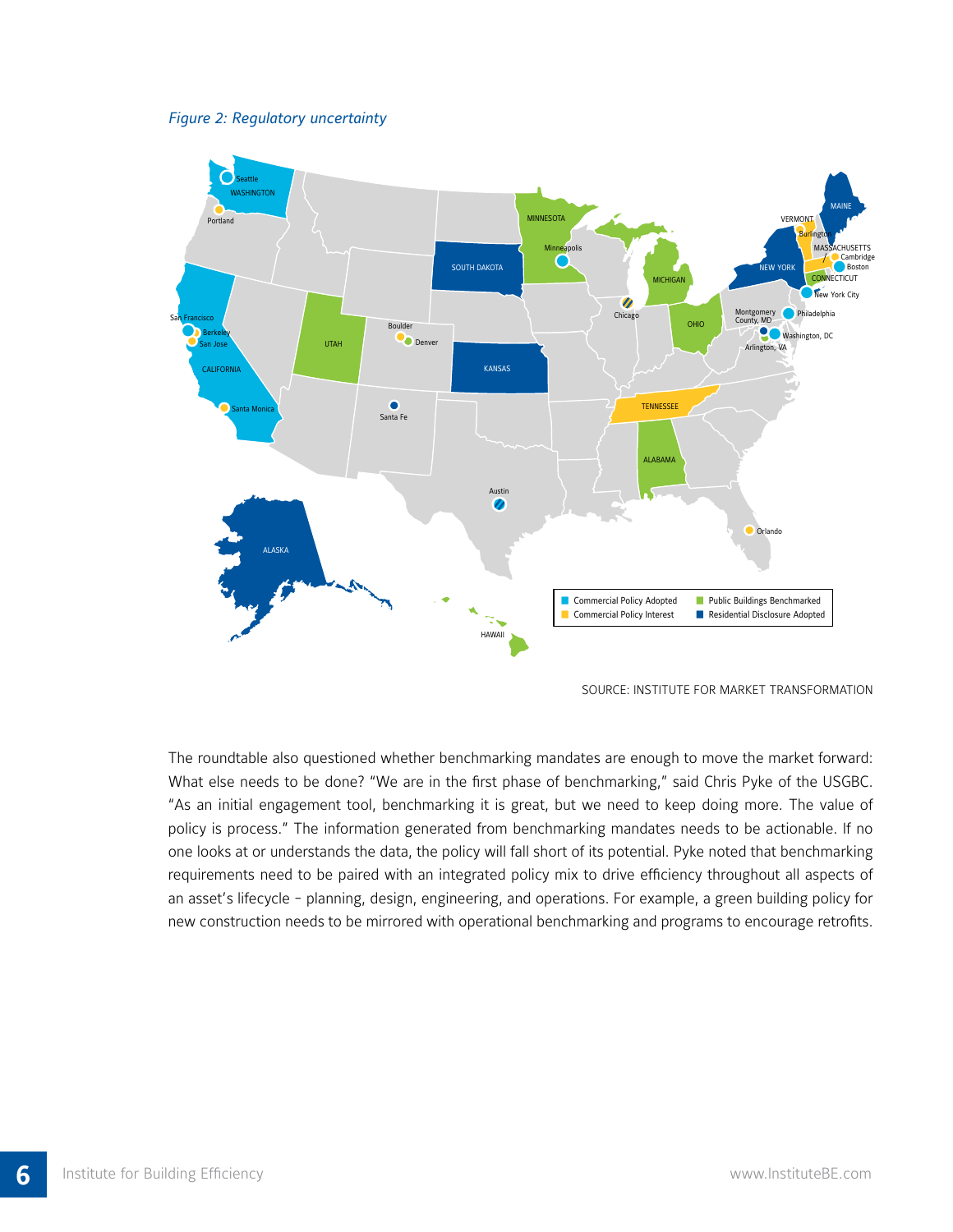# Organizational Practices

The discussion on organizational practices focused on energy management and data. Data is consistently a theme in energy management today as more and more data becomes available and requires analysis to drive action. Questions discussed in the roundtable included:

- What data are people using?
- What goals are they trying to achieve?
- What data do they need to reach those goals?

Participants remarked that first of all, organizations should not just focus on how to get more data. They should also be asking: "How can we use the data we are collecting?"

The amount of data being produced on 15-minute intervals from one meter in a building can be overwhelming – approximately 100,000 data points per year. Data standardization is needed to convert the points collected into real information that decision-makers can use to inform building energy management. The 2013 EEI survey results again showed a disconnect between the data collected and the data analyzed. More organizations are measuring energy use more frequently, but are analyzing and reviewing the data less often as a driver for decision-making. There is a treasure trove of opportunity in data, but organizations whose core competency is not data analytics usually will not know how to manage and use the data they are collecting.

### *Figure 3: Energy data availability increasing – analysis not keeping pace*



### **SURVEY QUESTION:**

In the majority of your facilities, how frequently does your organization measure and record its energy usage data?

#### Source: IBE Energy Efficiency Indicator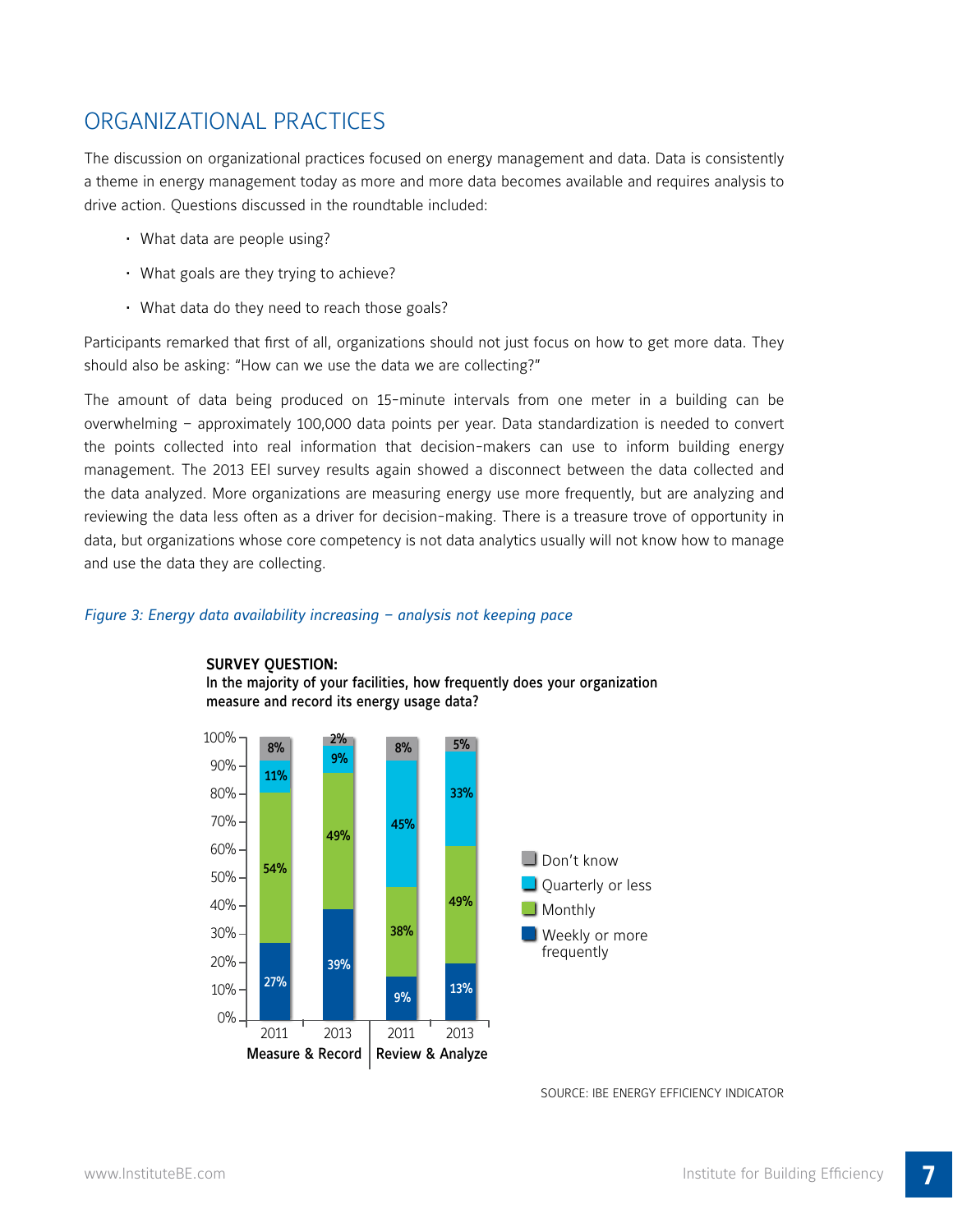The group pointed out that there is a huge difference in the availability and analysis of data between Class A buildings and the rest of commercial buildings, and that the spread is getting bigger each day as technology enables Class A spaces to do more and more management. The market has to be segmented into different types of buildings before there can be a detailed discussion about how data can be used effectively to advance building efficiency. Simple improvements in the collection and use of data in less technologically advanced buildings may enable huge leaps in efficiency.

The data discussion also highlighted the need to focus on the right metrics when analyzing data. For example, with increasing occupant density, office buildings may actually be using more energy per square foot; this is a good thing, as it shows that the buildings are being more fully utilized – but the metric for energy efficiency may need to be adjusted from energy per square foot to energy intensity per square foot normalized to occupancy levels.

Finally, the data discussion focused on the need to translate data in different ways for different audiences. Data isn't information – it has to be translated into relevant information. Consistent, relevant information is essential because if stakeholders in the buildings market are confused by what the data is showing them, then they are less likely to act. How can data be used to communicate with a given stakeholder and make the case for supporting energy efficiency? For example, an engineer may not be interested in building valuation as it relates to energy performance, but a CFO would be. While the CFO may not be focused on the brand value that energy management can generate, the marketing executive would be. And the marketing executive may not be concerned with how energy management affects employee retention, but the HR executive would be. Co-benefits of energy efficiency beyond cost-savings, including valuation, increased brand value, and employee comfort and retention, bring more stakeholders into the conversation and could help improve the priority energy efficiency holds in an organization. This point led into a conversation on the co-benefits of energy efficiency and how the market values them.

# Co-benefits of Energy Efficiency

The discussion of co-benefits centered on a theme that "Consumers buy on emotion, justify with facts," as stated by Maria Vargas from the U.S. DOE. The facts justify increased investment in energy efficiency. The financial benefits of the energy savings alone are well proven. But, for some reason, many financially sound investments in energy efficiency are simply not made today because the emotional drivers aren't in place. Co-benefits, or benefits beyond energy savings, provide some potential emotional drivers for increasing investment in energy efficiency.

The co-benefits are many; some have clearly measurable financial benefits, while others are harder to measure. Co-benefits with a clearly measurable financial benefit will be of great interest to financial decision-makers, such as CFOs. The co-benefits that are harder to measure may not be of great interest to that audience. Brad Dockser from Green Generation Solutions, LLC, warned, "Beware of the squishy." But the squishier co-benefits that are harder to measure may be the very ones that will capture the emotions and hearts of other decision-makers. The CEO, occupants, the facility manager and many others are likely to buy energy efficiency on emotion, as long as the financial numbers firmly back up the decision. Co-benefits may be the key to unlock those emotions.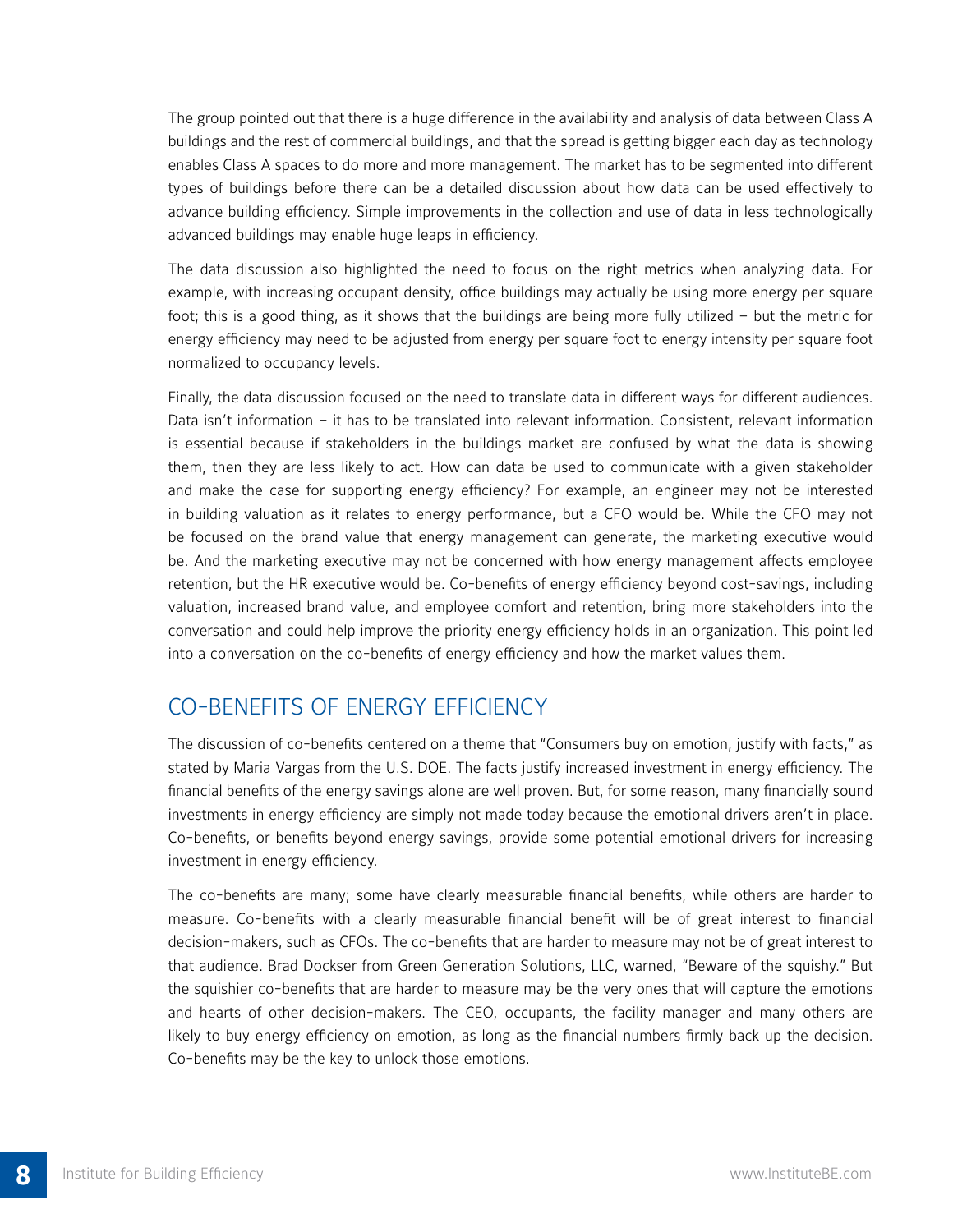The benefits of energy efficiency with firmly measurable financial impact are the energy savings and the avoided operations and maintenance (O&M) costs. These figures can be clearly stated in terms of return on investment (ROI). The CFO may decide to invest in a project entirely based upon these numbers. All other decision-makers will need to justify their decisions with these numbers as well. While both energy and O&M savings can be readily calculated, roundtable participants noted that O&M is often in a different part of the budget from the energy spend. This means it may be a challenge to get the savings numbers for a project in front of the person who holds both of those purse strings. Such organizational barriers can usually be overcome with the right outreach to appropriate decision-makers within an organization.

Co-benefits of energy efficiency that are harder to quantify include quality of a building, sustainability, worker productivity, health, and decreased absenteeism. Participants noted in particular that greenness can actually at times be perceived as more costly, even though in the case of energy efficiency the green building conserves resources and usually costs less over its life. In addition, participants noted that a more efficient, optimized building will make building engineers far more productive, because instead of spending all day answering complaints and service calls, they will be able to think about bigger strategies for the building. Finally, some broader public benefits of energy efficient buildings were noted, including improvements in public health, reduced pressure on the electrical grid, and the ability of "green" communities to attract new businesses. Since these co-benefits accrue to society at large, they are typically not valued by individual investors. There is not yet a widely agreed upon methodology for quantifying the economic, societal, environmental and energy security/energy system benefits of energy efficiency. This means the real benefits of building renovations are being undervalued.

To identify which co-benefits best appeal to the emotions of building efficiency investors, the group suggested doing an analysis of the features on which people base the selection of buildings (comfort, good looks, and others), and see which correlate most strongly with energy efficiency. There is also a need to develop consistent data and clear messages to describe these co-benefits: "The more confused the market is, the less likely they are to act," said Maria Vargas.

The IBE survey found that while cost savings remain the key driver for energy efficiency, the market is considering co-benefit drivers as well.

### *Figure 4: U.S. organizations seeing beyond cost savings*

### **Survey Question:**

How significant an influence are the following factors in your organization's energy efficiency decisions? (Extremely significant)

| <b>Extremely Significant Drivers in U.S. Energy Efficiency</b> |            |
|----------------------------------------------------------------|------------|
| Energy cost savings                                            | 46%        |
| Government/utility incentives                                  | 21%        |
| Increasing energy security                                     | 18%        |
| Enhanced brand or public image                                 | 18%        |
| Customer attraction/retention                                  | <b>17%</b> |
| Increasing asset value of building                             | 16%        |

Source: IBE Energy Efficiency Indicator Survey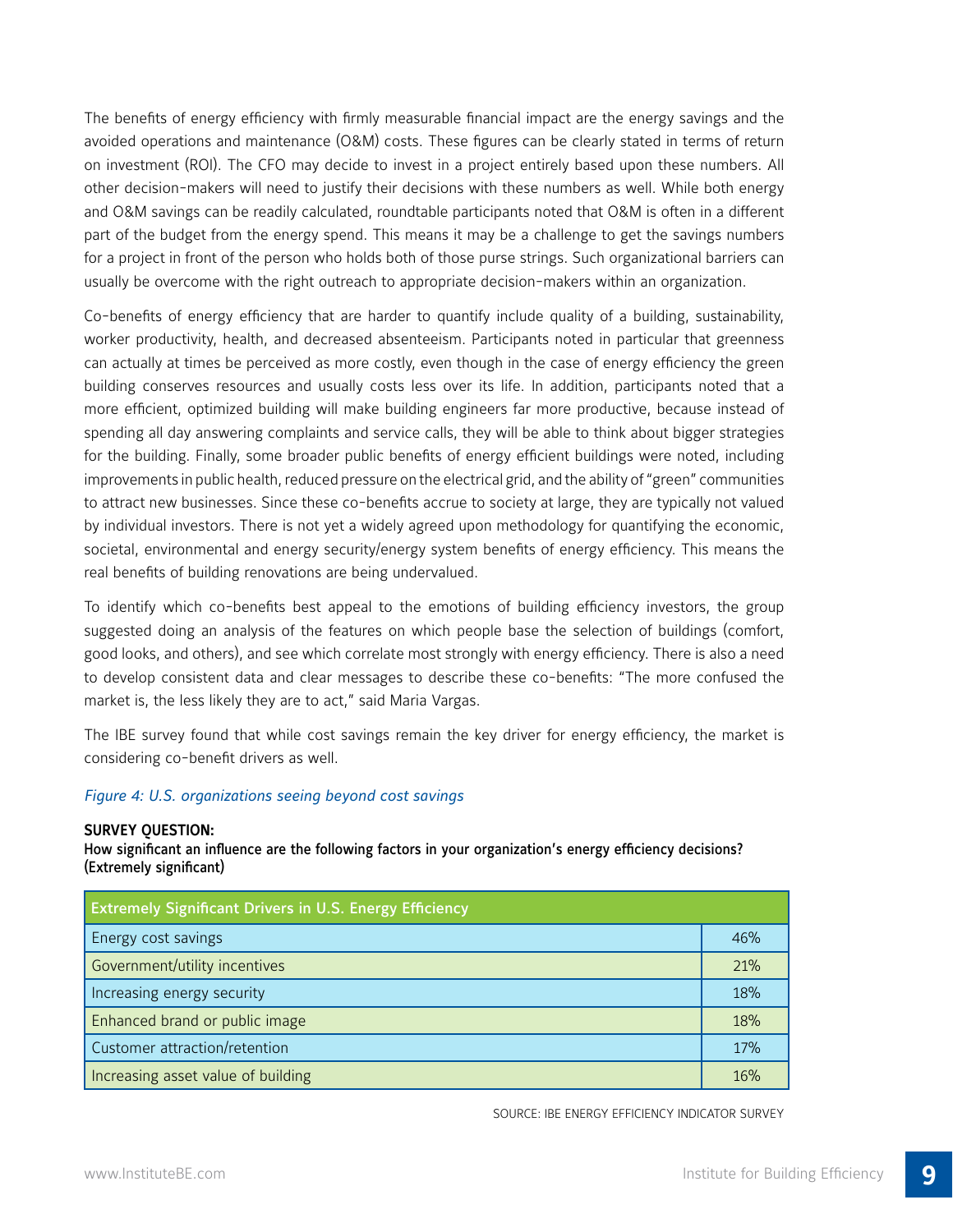# **CONCLUSION**

The roundtable closed with summary comments on the thoughtful and engaging discussion that took place over the course of the afternoon. Roundtable participants noted that while some organizations have trouble accessing capital for energy efficiency, many do not. The challenge is to get the attention of decisionmakers to make energy efficiency a priority and to create a strategic plan for continuous improvement. There is no silver bullet when it comes to policy on energy efficiency. Benchmarking and disclosure laws are important, but they need complementary policies to be effective in driving efficiency. Stakeholders also need to know what the data from benchmarking means and how to use it. The market needs to dispel the skepticism around co-benefits and quantify their value. The roundtable also concluded that more data is not equal to better information. It is important to understand what data is needed and communicate it to the right decision-makers. Finally, confusion in the market creates inaction. Messages need to be clear. Policies need to be concise and accessible. And to achieve scale, it is essential to get the market players who are not engaged in energy efficiency to realize the full potential of energy management in the built environment.

## Appendix

### The Research

IBE and GBPN presented their research findings to roundtable participants to frame the discussion on moving the energy efficiency market forward. The following section outlines the information that was presented.

### IBE Energy Efficiency Indicator Survey

The Institute for Building Efficiency conducts an annual Energy Efficiency Indicator survey tracking the energy priorities, practices and investments of executive decision-makers responsible for buildings in markets around the world. In 2013, over 600 North American executives with energy responsibilities responded, sharing their perspectives on the energy technologies, management practices, and organizational approaches to improving the efficiency in their buildings and operations. The 2013 survey results highlight five key findings:

- Interest in energy efficiency is high: 39 percent of respondents said it was "extremely important" to their organizations. However investment in energy efficiency remained flat, pointing to a disconnect between interest and action on energy efficiency.
- Organizations with public energy reduction goals implemented 69 percent more energy efficiency measures than organizations without goals.
- Organizations with public energy goals and using external financing for energy efficiency projects were 1.7 times more likely to increase investments in the next year than organizations without goals and external financing.
- About half of the organizations responding to the survey planned to pursue green certification or net zero buildings in the future.
- Twenty percent preferred to lease space in a certified green building if cost neutral.

For more on this study, visit: http://www.institutebe.com/Energy-Efficiency-Indicator/2013-Energy-Efficiency-Indicator-Global-Results.aspx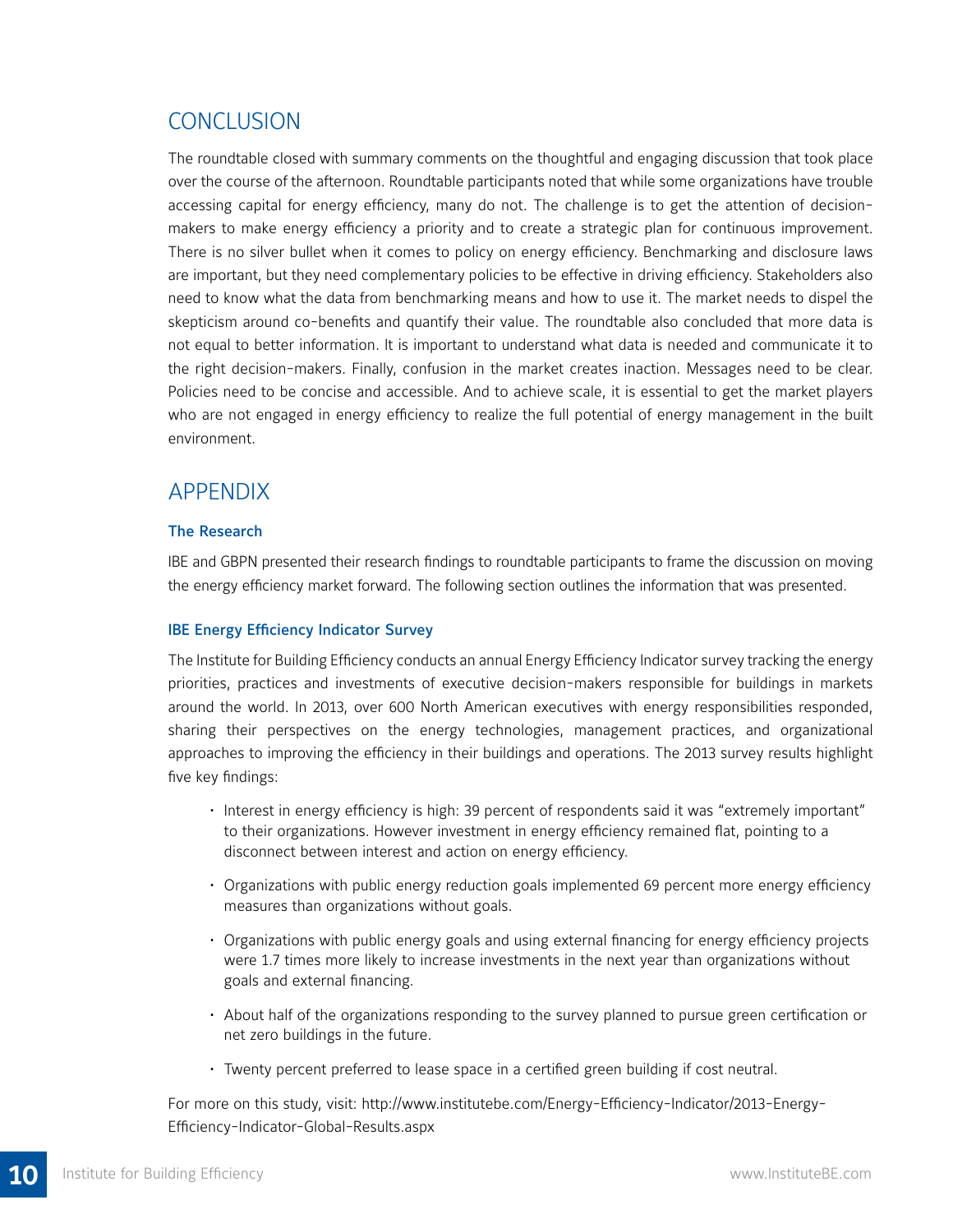# GBPN Economist Intelligence Unit Briefing Paper

The Global Buildings Performance Network – in collaboration with its U.S. hub, the Institute for Market Transformation, and in partnership with the World Business Council for Sustainable Development – commissioned the Economist Intelligence Unit (EIU) to interview market leaders about their experiences and the challenges they see in scaling up energy efficiency investments in the United States. This work was a follow-up to a report produced by the EIU in 2012, *Energy Efficiency and Energy Savings: A View from the Building Sector,* which drew on a worldwide survey of 423 senior executives in the buildings sector. The new research resulted in four key findings:

- Regulatory uncertainty on energy efficiency policy is creating a suboptimal situation in which the majority of U.S. companies are managing energy efficiency at the facility level rather than portfolio-wide. Regulation also tends to focus on new builds instead of retrofits, although retrofits offer the most potential for energy efficiency gains.
- Innovative financing is needed to achieve greater scale for energy efficiency.
- Energy and financial data management is a challenge. Data needs to be standardized, transparent, and accessible to be actionable. Different users need different data to make energy and financial decisions.
- Co-benefits of energy efficiency, like higher occupancy rates and tenant retention, are being realized by organizations pursuing energy efficiency in buildings.

To read the complete paper visit: http://www.imt.org/resources/detail/achieving-scale-in-the-us